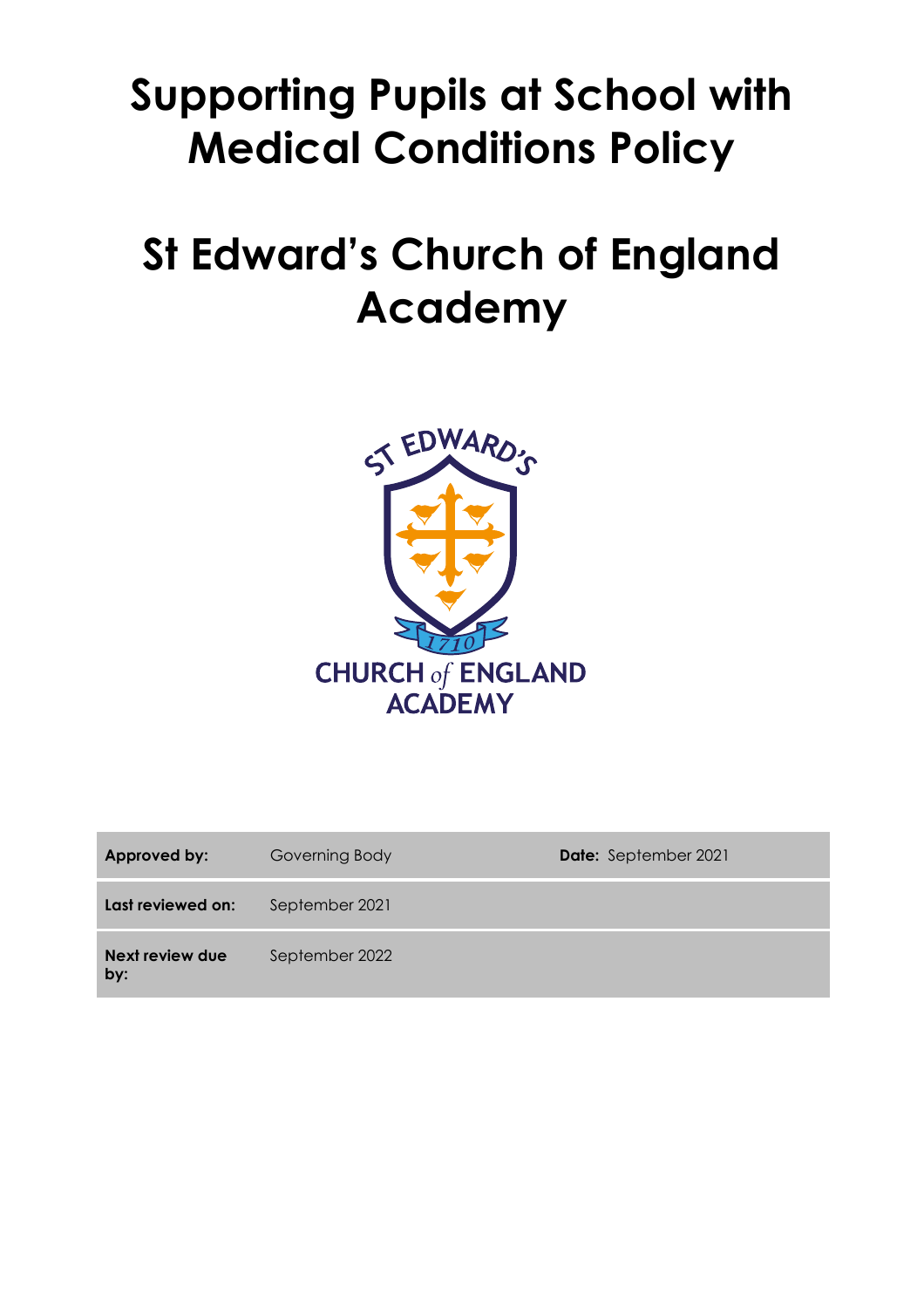# **Contents**

**………………………………………………………………………………………………………………………**

This policy outlines St Edward's Church of England Academy's responsibility to safeguarding and promoting the welfare of young people and expects all staff and volunteers to share this commitment. We strive to ensure compliance with the relevant legislation and guidance in Health Guidance for Schools with regard to procedures for supporting children with medical requirements, including managing medicines.

Medicines should only be brought into school when essential; that is where it would be detrimental to a child's health if the medicine were not administered during the school day. The school will only accept medicines that have been prescribed by a doctor, dentist, nurse prescriber or pharmacist prescriber.

All administration of medicines is arranged and managed in accordance with the Health Guidance for Schools document.

The school will endeavour to keep every student safe and comfortable whilst at school. If a student requires the use of their medication the school will inform parents or carers as appropriate.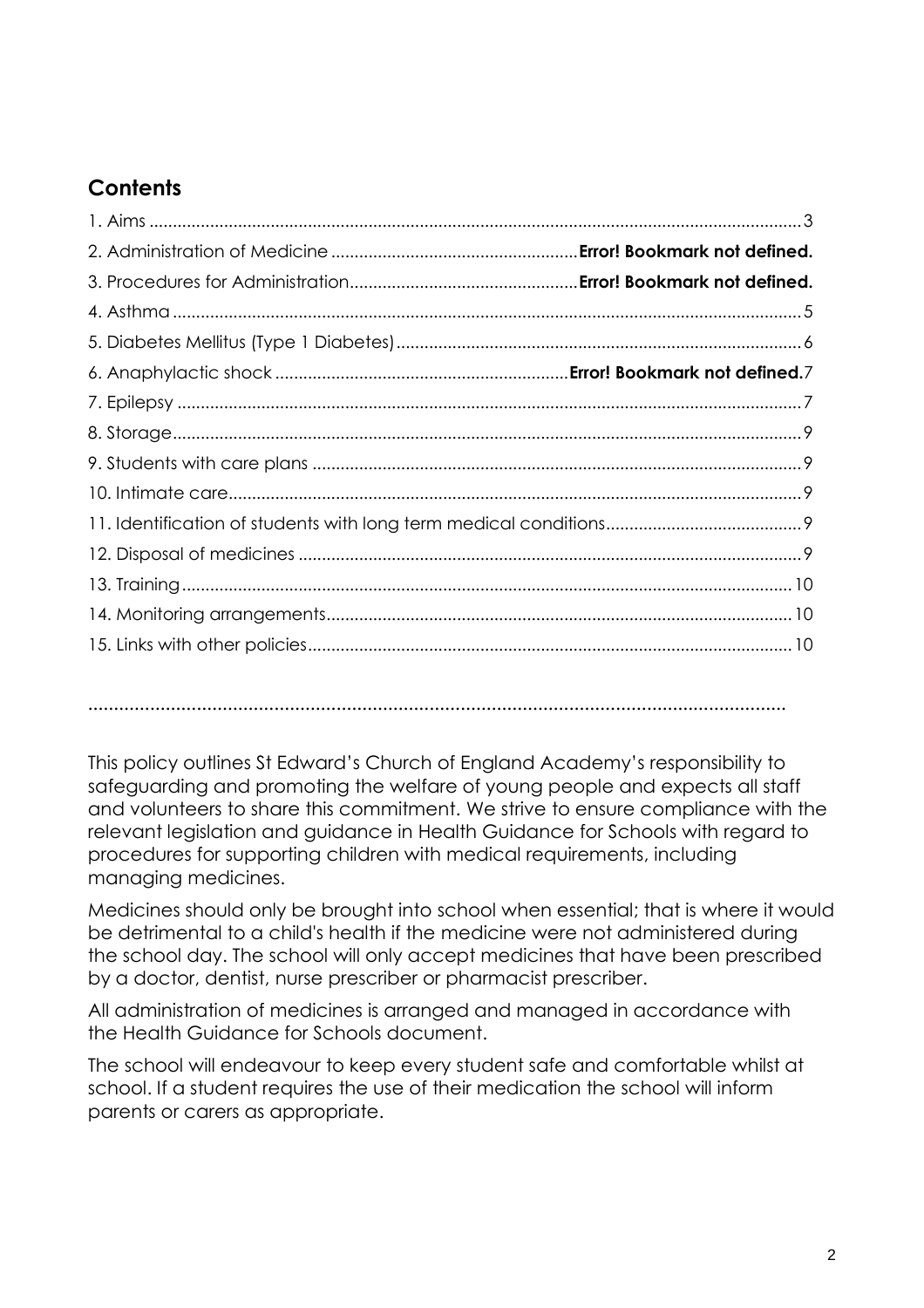# **1. Aims**

The aims of our first aid policy are to:

Ensure that students with medical needs receive proper care and support at school. The Headteacher will accept responsibility in principle for members of the school staff giving or supervising students taking prescribed or Emergency medications during the school day where those members of staff have volunteered to do so.

Our administration of medicine requirements are achieved by establishing principles for safe practice in the management and administration of:

- prescribed medicines
- non-prescribed medicines
- maintenance drugs
- emergency medicine

We:

- provide clear guidance to all staff on the administration of medicines
- ensure that there are sufficient numbers of appropriately trained staff to manage and administer medicines
- ensure that there are suitable and sufficient facilities and equipment available to aid the safe management and administration of medicines
- ensure the above provisions are clear and shared with all who may require them
- ensure that this policy is reviewed periodically or following any significant change which may affect the management or administration of medicines

# **2. Administration of Medicine**

The administration of medicines is the overall responsibility of parents/carers. The Headteacher is responsible for ensuring children are supported with their medical needs whilst on site, and this may include managing medicines where appropriate and agreed with parents/carers.

#### **Prescribed medicines**

It is our policy to manage prescribed medicines (e.g. antibiotics, inhalers) where appropriate following consultation and agreement with, and written consent from, the parents/carers.

#### **Non-prescribed medicines**

Non-prescribed medicines will only be administered in exceptional circumstances at the discretion of the Headteacher.

#### **Maintenance drugs**

It is our policy to manage the administration of maintenance drugs (e.g. Insulin) as appropriate following consultation and agreement with, and written consent from parents/carers. On such occasions, a health care plan is in place for the child concerned.

#### **Non-Routine Administration (Emergency medicine)**

We manage the administration of emergency medicines such as:

- injections of adrenaline for acute allergic reactions
- rectal diazepam for major fits
- injections of Glucagon for diabetic hypoglycaemia

In all cases, professional training and guidance from an appropriate source will be received before commitment to such administration is accepted.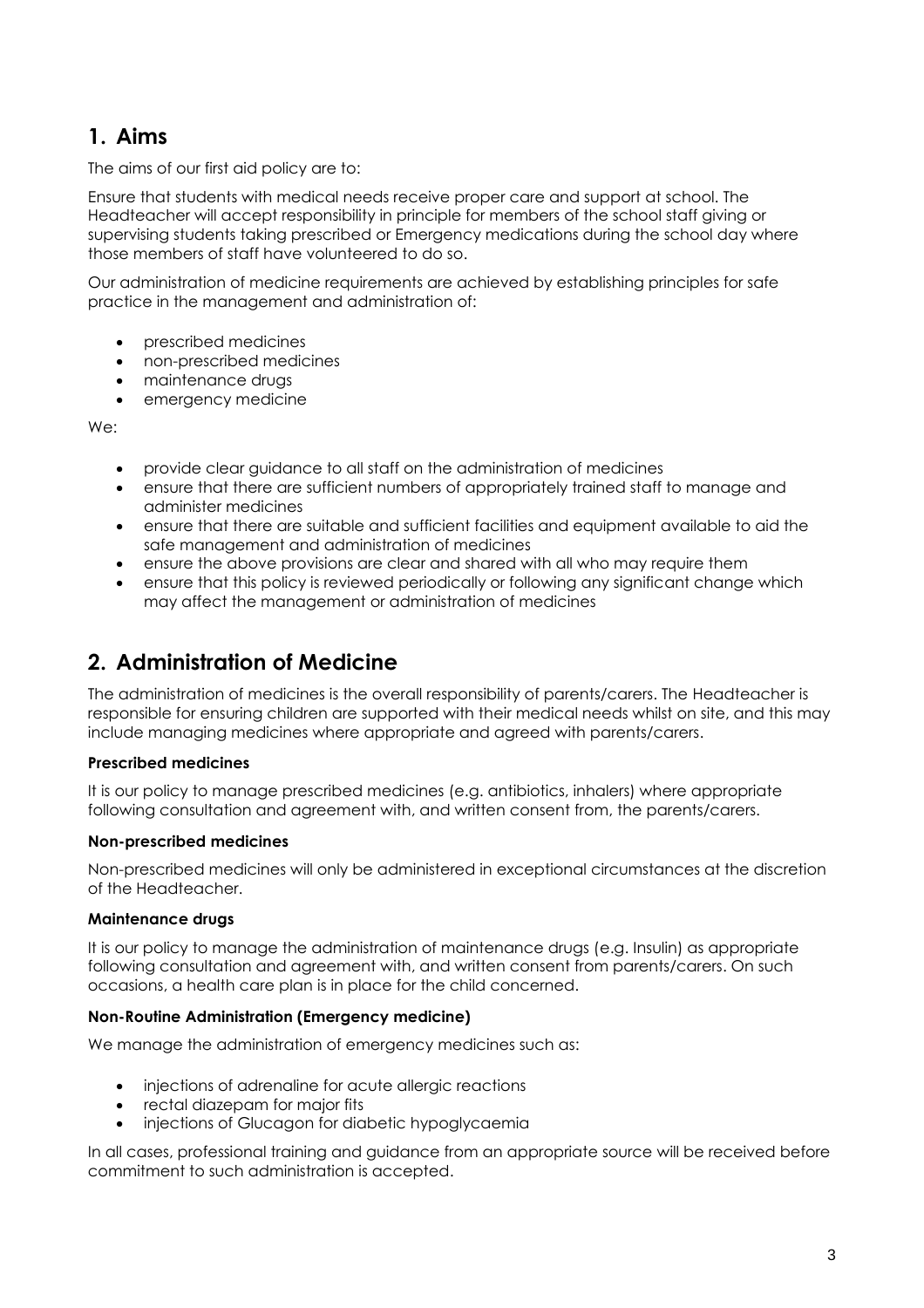2.1 Medication will only be received in school if it has been prescribed by a doctor or on the written request of a parent.

2.2 Only reasonable quantities of medication should be supplied to the school, (for example, a maximum of four weeks supply at any one time)

2.3 Each item of medication must be delivered in its original container and handed directly to the schools reception.

2.4 Where the student travels on school transport with an escort, parents/carers should ensure the escort is informed of any medication sent with the student, including medication for administration during respite care

2.5 Each item of medication must be clearly labelled with the following information

- Student's name
- Name of medication
- Dosage
- Frequency of dosage
- Date of dispensing
- Storage requirements (if important)
- Expiry date

2.6 The school will not accept items of medication which are in unlabeled containers

2.7 Unless otherwise indicated all medication to be administered in school will be kept in a locked medical cabinet

2.8 On request the school will provide parents/carers with details of when medication has been administered to their child

2.9 Where it is appropriate to do so students will be encouraged to administer their own medication, if necessary, under staff supervision. Parents/carers will be asked to confirm in writing if they wish their child to carry their medication with them in school

2.10 It is the responsibility of parents/carers to notify the school if there is a change in medication, a change in dosage requirements, or the discontinuation of the student's need for medication. Parents are responsible for ensuring emergency medication stored in school is in date. The First Aid Officer - Mrs. J Norris will regularly monitor that stored medication is in date, taking action as appropriate.

2.11 Staff who volunteer to assist in the administration of medication will receive appropriate training/guidance through arrangements made with the School Health Service.

2.12 The school will make every effort to continue the administration of medication to a student whilst on trips away from the school premises, even if additional arrangements might be required. However, there may be occasions when it may not be possible to include a student on a school trip if appropriate supervision cannot be guaranteed.

## **3. Procedures for Administration**

When deciding upon the administration of medicine needs for children we discuss this with the parents/carers concerned and make reasonable decisions about the level of care required. Any child required to have medicines will have an 'administration of medicines/treatment' consent form completed by the parent/carer and kept on file.

Individual health care plans are completed for children where required and reviewed periodically in discussion with the parents/carers to ensure their continuous suitability.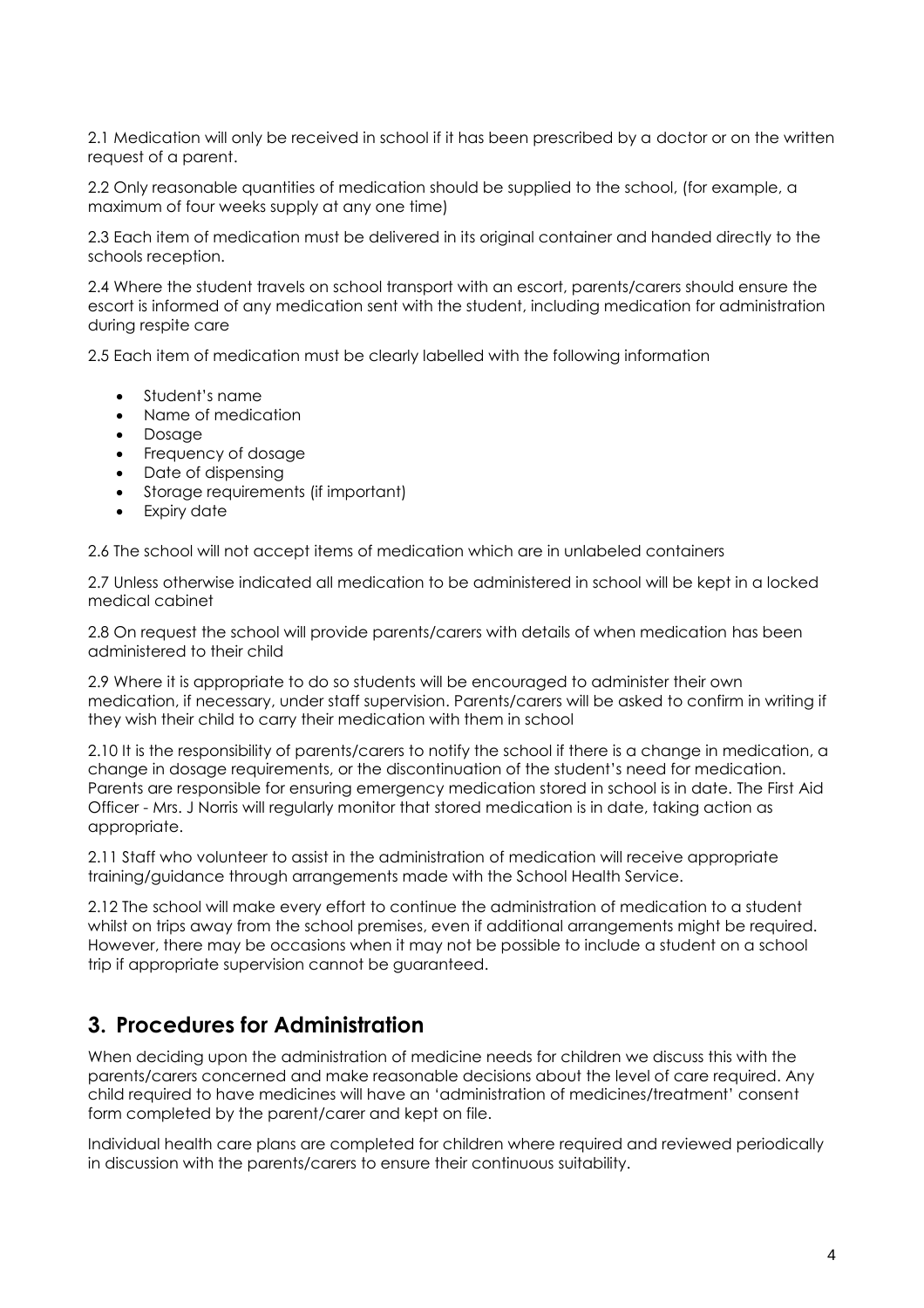All administration of medicines is recorded. If a child refuses to take medication, parents/carers are informed at the earliest available opportunity.

## **3.1 Schedule Two Drugs**

These drugs, which include Ritalin, are governed by the Misuse of Drugs Act and are kept in a locked cupboard which conforms to the legislation. It is kept locked at all times except when being accessed for storage or administration of medicine. Keys are kept to a minimum and are held only by the Headteacher's PA – Mrs. M Driscoll.

A register of controlled (schedule two) drugs is kept which records:

- medication provided
- medication administered
- the name of the person for whom they were supplied.
- the name and quantity of the drug/medication supplied
- the amount administered each time and the amount left each time.
- the type of medication i.e. tablet/liquid and expiry date.
- two signatures for each dose of medicine given.
- two signatures for each time the medications are counted and checked. This is done once a week. The second signature is a witness.

Register entries are made in ink and in chronological order.

This register is kept for at least two years from the last entry made.

All pupils with ongoing medical needs have a care plan. This includes pupils with diabetes, Epipen, heart problems, epilepsy and very severe asthma.

## **3.2 Contacting the Emergency Services**

When a medical condition causes the child to become ill and/or requires emergency administration of medicines, then an ambulance will be summoned at the earliest opportunity and parents/carers informed to accompany the pupil to the hospital if at all possible.

# **4. Asthma**

## **4.1 Medication**

Asthma sufferers carry their own medication. Medication is NOT held centrally unless a parent makes a specific request, nor is it administered by the school.

## **4.2 Treatment**

Preventers: These are taken daily at home am & pm to make the airways less sensitive to the triggers. Generally, the preventers come in brown (sometimes white) containers.

Relievers: These medicines, sometimes called bronchodilators quickly open up narrowed airways and help the student's breathing difficulties. Generally, the relievers come in blue containers.

#### **(Reliever medication should be carried by the student at all times including during all PE lessons)**

Children with asthma learn from their past experience of attacks; they usually know just what to do and will probably carry the correct emergency treatment. As asthma varies from child to child it is impossible to give rules that suit everyone, however the following guidelines may be helpful:

## **4.3 During an attack**

a) Ensure that the reliever medicine is taken promptly and properly.

b) Make sure an adult stays with the pupil and if in doubt contact a qualified First Aider.

c) Stay calm and reassure the student:

• listen to what the student is saying and to what he/she wants: the student probably has been through it before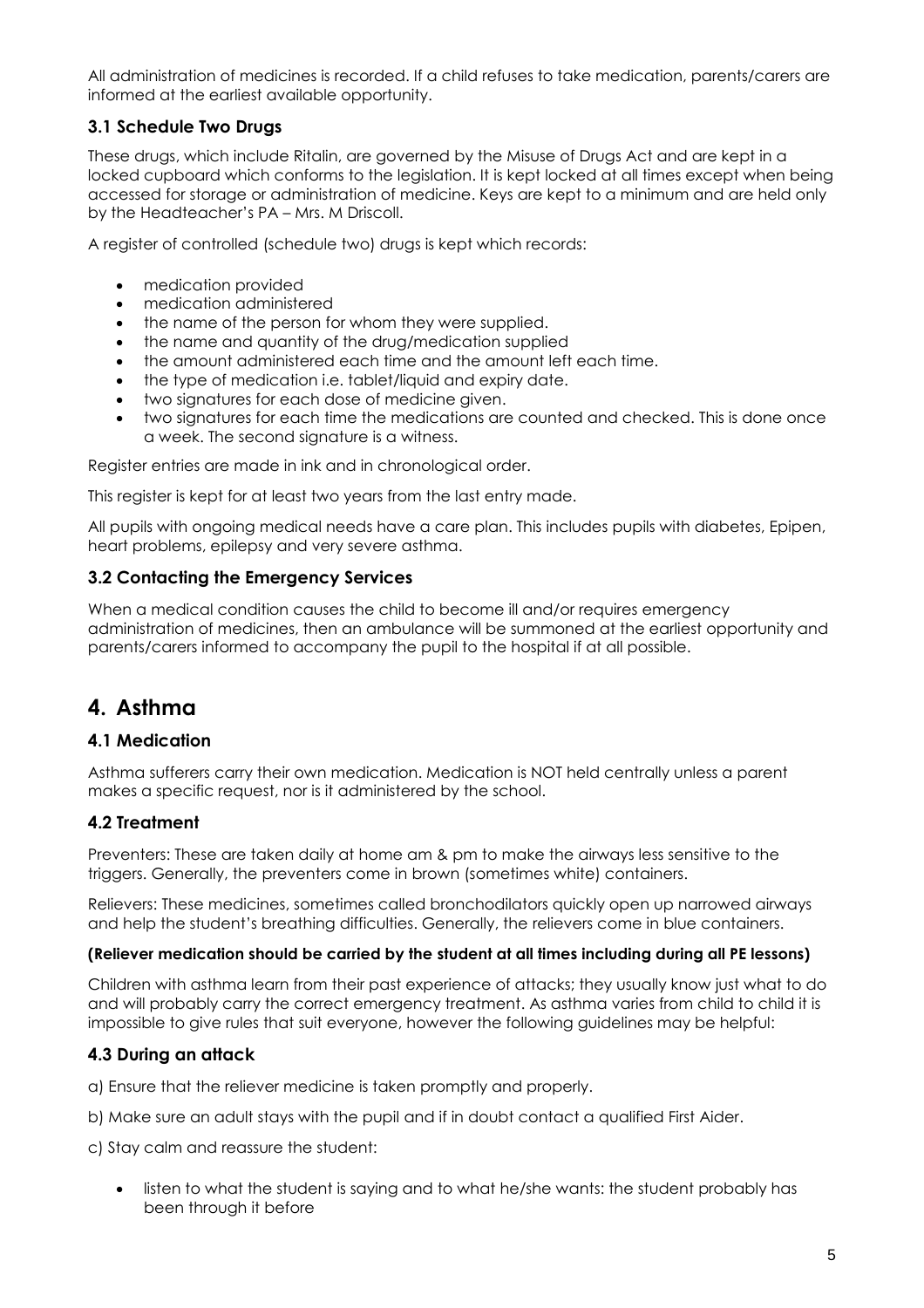- loosen tight clothing around the neck
- offer the student a drink of warm water
- try tactfully to take the student's mind off the attack
- don't put your arm around the student's shoulder as this is restrictive

d) Help the student to breathe:

- Encourage the student to breathe deeply and slowly
- Most people with asthma find it easier to sit upright or to learn forwards slightly
- The student may want to rest his/her hands on the knees to support the chest
- Make sure that the student's stomach is not squashed up into the chest
- Lying flat on the back is not recommended

#### **(If the reliever has no effect after 5-10 minutes call an ambulance.)**

#### **4.4 After an attack**

Minor attacks should not interrupt a student's concentration and involvement in school activities. As soon as the attack is over encourage the student to continue with normal activities.

# **5. Diabetes Mellitus (Type 1 Diabetes)**

#### **5.1 What is Diabetes?**

This is a condition which is ever present in schools. The following can happen:

- **Hypoglycaemia** when blood sugar levels fall below normal 4mmol/l
- **Hyperglycaemia** prolonged high blood sugar level, which can lead to diabetic coma.

#### **5.2 Hypoglycaemia (low blood sugar - most common) – symptoms:**

- Faintness
- Palpitations
- Strange behaviour
- Sweating
- Cold skin
- Strong pulse
- Shallow breathing

## **5.2.1 Treatment**

Follow the student's Health Care Plan

## **5.2.2 Mild or Moderate Hypoglycaemia; below 4mmol/l**

Awake with symptoms of hypoglycaemia i.e. shaky pale sweating, hungry, dizzy, don't feel well, aggressive feel faint

- Sit down, check blood glucose level. Stay with child
- Give 3 dextrose tablets or sugary drink i.e. 50 mls of lucozade or 100 mls of coke or sugary drink
- Type 1 Diabetics have emergency boxes stored in the medical room.
- Students also carry emergency supplies with them.
- When student recovers blood glucose rises above 4mmol/l give starchy food, e.g. 2 biscuits or sandwich.
- In the unlikely event of a student losing consciousness call an ambulance.

## **5.2.3 Severe Hypoglycaemia**

• If pupil is unconscious and not able to swallow do not give anything by mouth.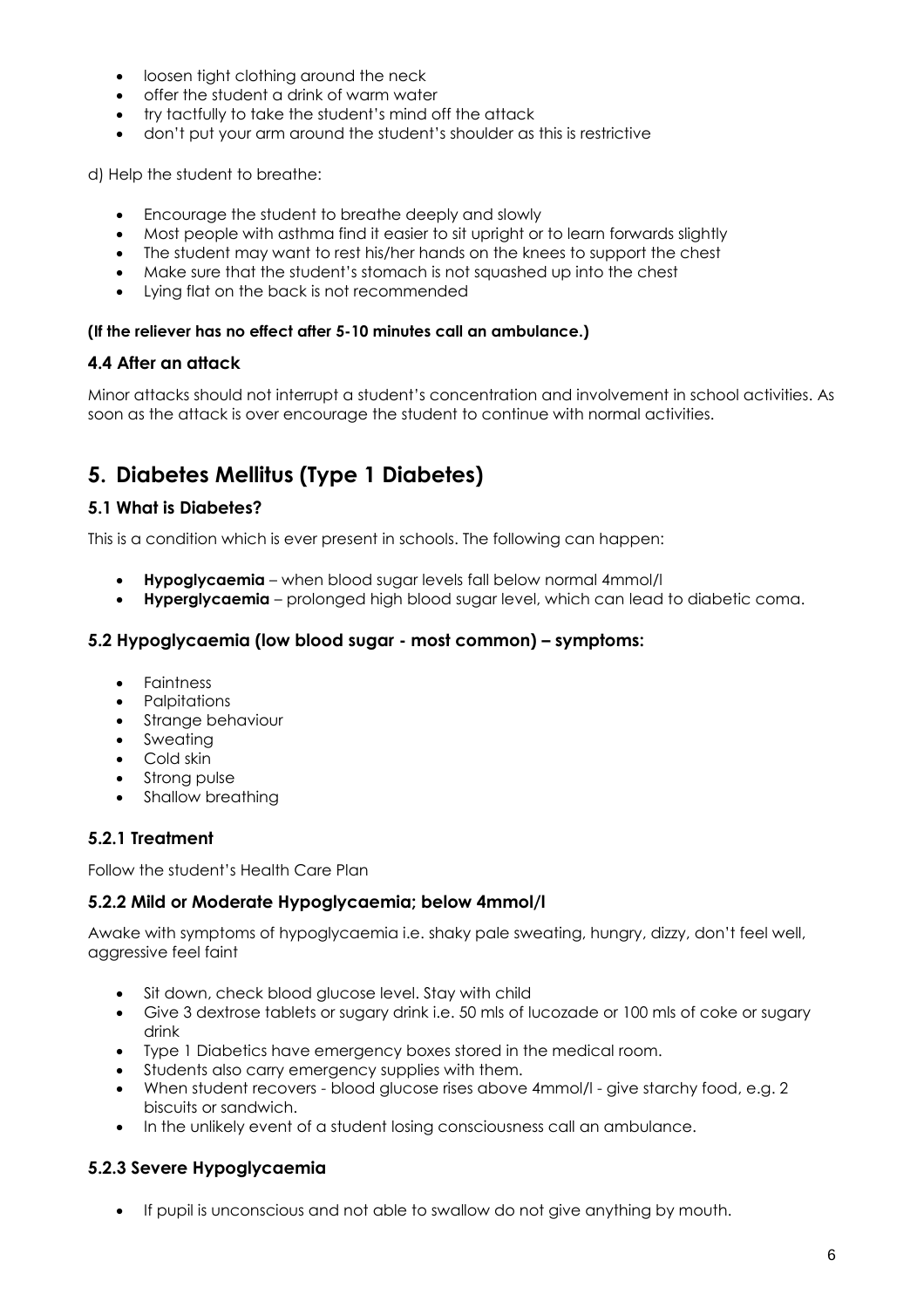- Stay with the pupil and put them in recovery position
- Call 999

#### **5.3 Hyperglycaemia (high blood sugar) – symptoms:**

- Dry skin, rapid pulse
- Deep breathing, very difficult to inhale
- Smell of acetone on casualty's breath
- Treatment rest and reassure patient, call for an ambulance.

#### **(This usually comes on over days and so is not an acute problem but can be serious.)**

# **6. Anaphylactic shock**

#### **6.1 What is Anaphylactic shock?**

This is a sudden allergic reaction to:

- Certain foodstuffs
- Drugs
- A sting from an insect
- Latex rubber

In such cases breathing is dramatically reduced because of tightening of the airways due to swelling. They become shocked because of dilated blood vessels.

#### **6.2 Symptoms:**

- Anxiety
- Blotchy skin/rash
- Swelling of face/eyes/throat
- Seriously impaired breathing
- Rapid pulse
- Unconsciousness

#### **6.3 Treatment:**

- Dial 999
- If shocked, best to lie patient down
- Keep patient warm

If a member of school displays these symptoms contact a First Aider immediately. Medication for all known sufferers of anaphylactic shock is kept in a named box in the medical cupboard in the medical room. Key is kept in Student Services.

# **7. Epilepsy**

#### **7.1 Minor Partial Seizure**

A sufferer may remain conscious with the following

## **7.1.1 Symptoms:**

- Sudden 'switching off'
- Staring blankly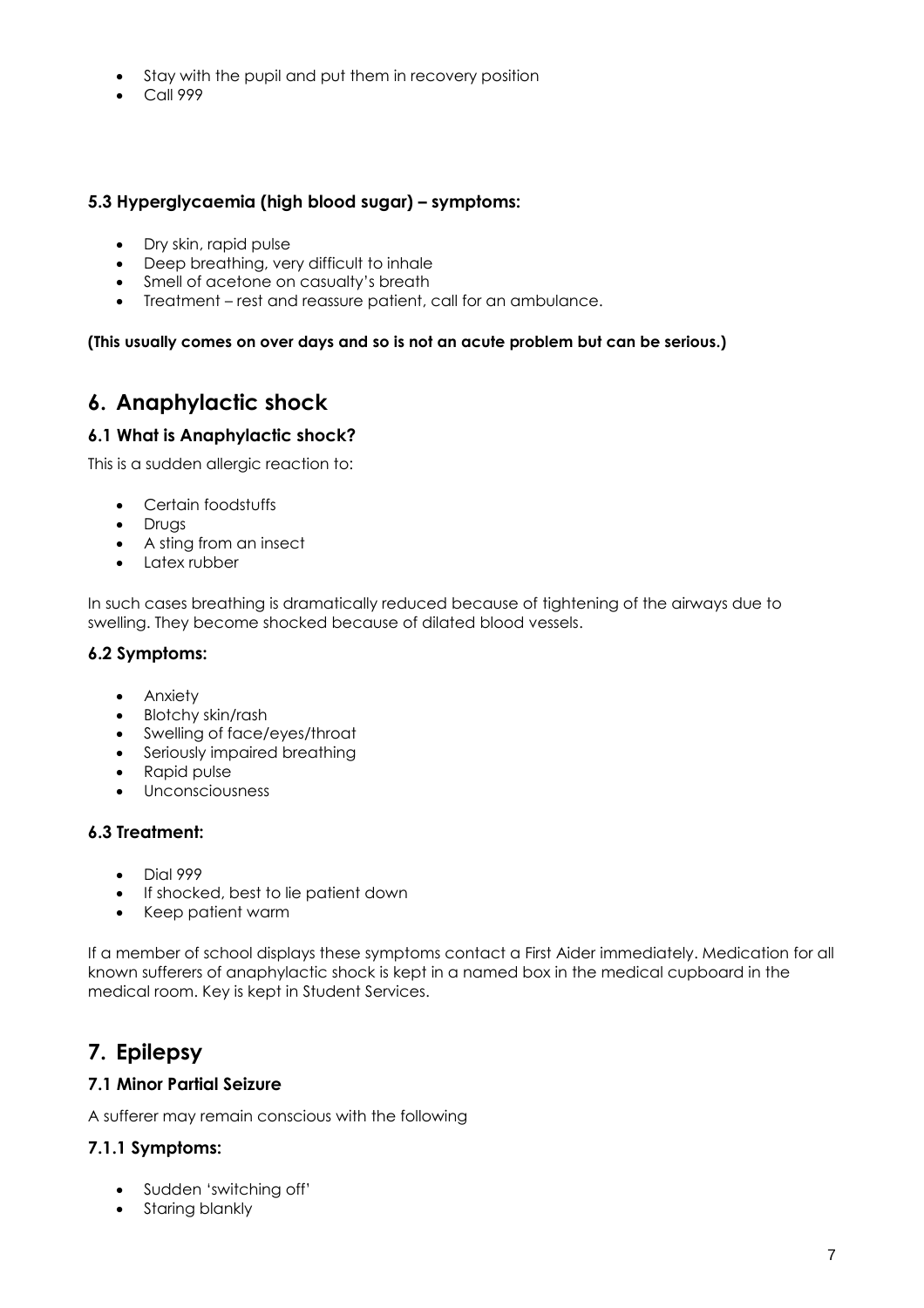- Slight twitch/jerking
- Possible shouting/noise making

## **7.1.2 Treatment:**

- Sit the casualty in a quiet place and observe. Remove sources of harm.
- Reassure patient
- Notify parents.

## **7.2 Complex Partial seizure**

Where consciousness is affected

#### **7.2.1 Symptoms:**

- Confusion
- Unaware of surroundings
- Mumbling sounds
- Chewing movements
- Not respond when spoken to

#### **7.2.2 Treatment**

- Sit the casualty in a quiet place and observe. Remove sources of harm.
- Reassure patient
- Notify parents.

#### **7.3 Generalised Tonic Colonic Seizure**

In some cases a child or young person loses consciousness

## **7.3.1 Symptoms:**

- May start with casualty crying out
- Casualty falls down & may go unconscious
- Rigid back
- Breathing may become difficult
- Lips may go blue
- Clenched jaw
- Convulsions
- Saliva and/or blood in the mouth
- Loss of bowel control.

## **7.3.2 Treatment:**

- Observe casualty
- Loosen clothing
- Administer Emergency Medication (as per care plan)
- Place in recovery position when convulsions cease
- Call 999 if fitting continues and recovery to consciousness is slow
- Contact Parents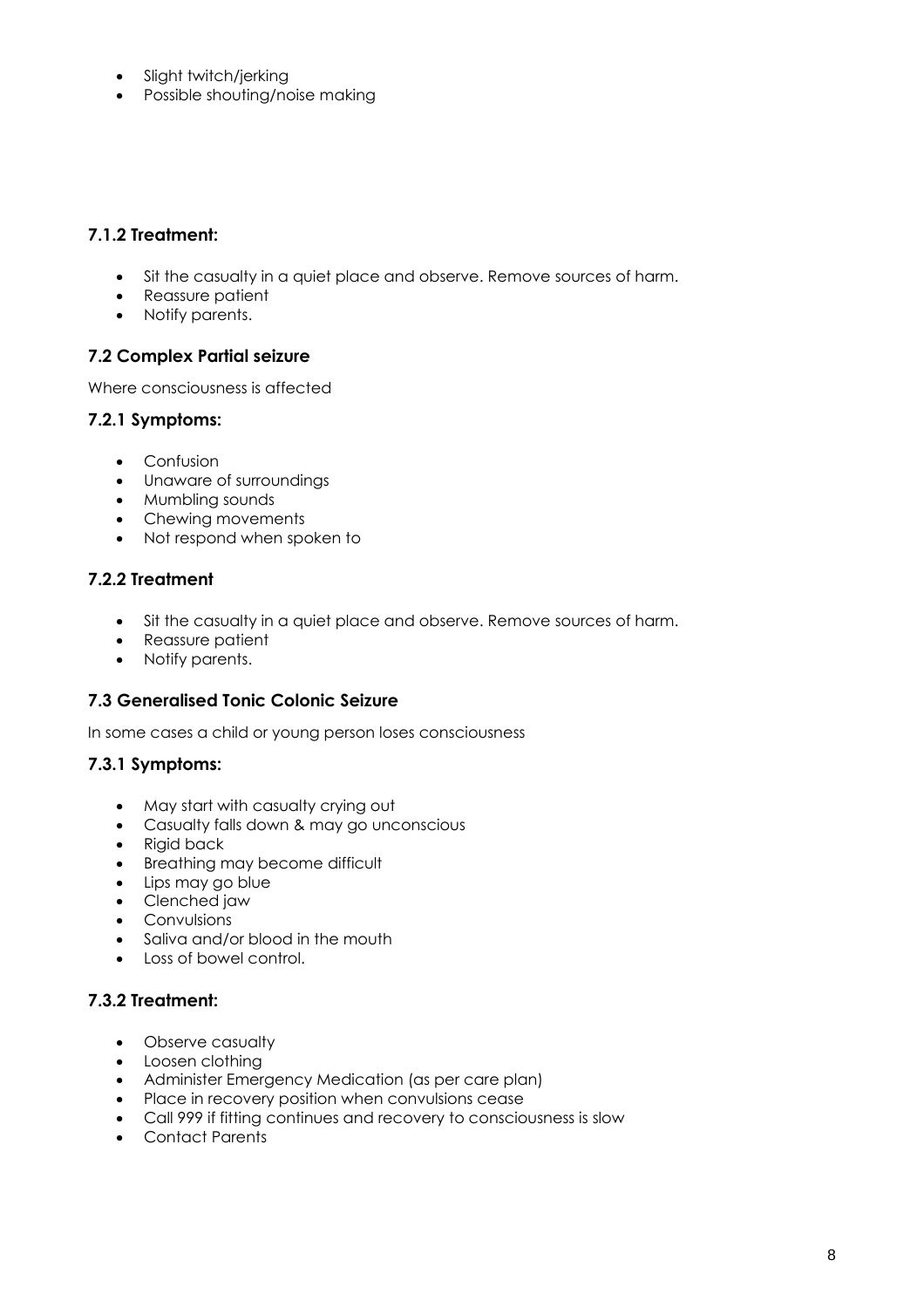Quiet often after a seizure the child or young person may feel tired, be confused, have a headache and need time to sleep. Recovery times vary some may feel better after a few minutes while others may need to sleep for several hours.

# **8. Storage**

For all the above conditions the school keeps a medical record and staff should familiarise themselves with this.

The storage of medicines is the overall responsibility of the Headteacher who ensures that arrangements are in place to store medicines safely. Secure storage is situated in the main school office and medical room.

The storage of medicines is undertaken in accordance with product instructions and in the original container in which the medicine was dispensed.

It is the responsibility of all staff to ensure that the received medicine container is clearly labelled with the name of the child, the name and dose of the medicine and the frequency of administration.

It is the responsibility of the parents/carers to provide medicine that is in date. This should be agreed with the parents/carers at the time of acceptance of on-site administration responsibilities.

# **9. Students with Care Plans**

Should a student be identified by the School Nurse as needing a Health Care Plan, the plan will be drawn up by the First Aid Officer in conjunction with the School Nurse, Pastoral Leaders, Parents (and student if appropriate). The First Aid Officer will inform the Admin Team for entry of the basic information onto SIMS. The Health Care Plan itself will be held by the First Aid Officer and will be implemented, monitored and evaluated in liaison with parents (and student if appropriate) and relevant staff.

# **10. Intimate care**

Should any student require intimate care this will be identified in a Care Plan. Staff involved in providing intimate care will be identified in the plan, will receive appropriate training and will follow NHS Essence of Care Guidelines (available from the School Nurse).

# **11. Identification of students with long term medical conditions**

## **11.1 Students new to school**

- Parents inform school of a long term medical condition via the admission form
- Form passed to Admin team
- Information entered by Admin team onto SIMS

## **11.2 Existing students with a new medical condition**

- Parents inform school of a long term medical condition by any other method (Medical Information Update Form)
- Information passed to:
	- o First Aid Officer, Head of Learning and relevant teaching staff
	- o Information entered by Admin team onto SIMS
	- o Information forwarded to Student Services team for filing in student records and information sharing purposes.

## **11.3 Information sharing and staff responsibilities**